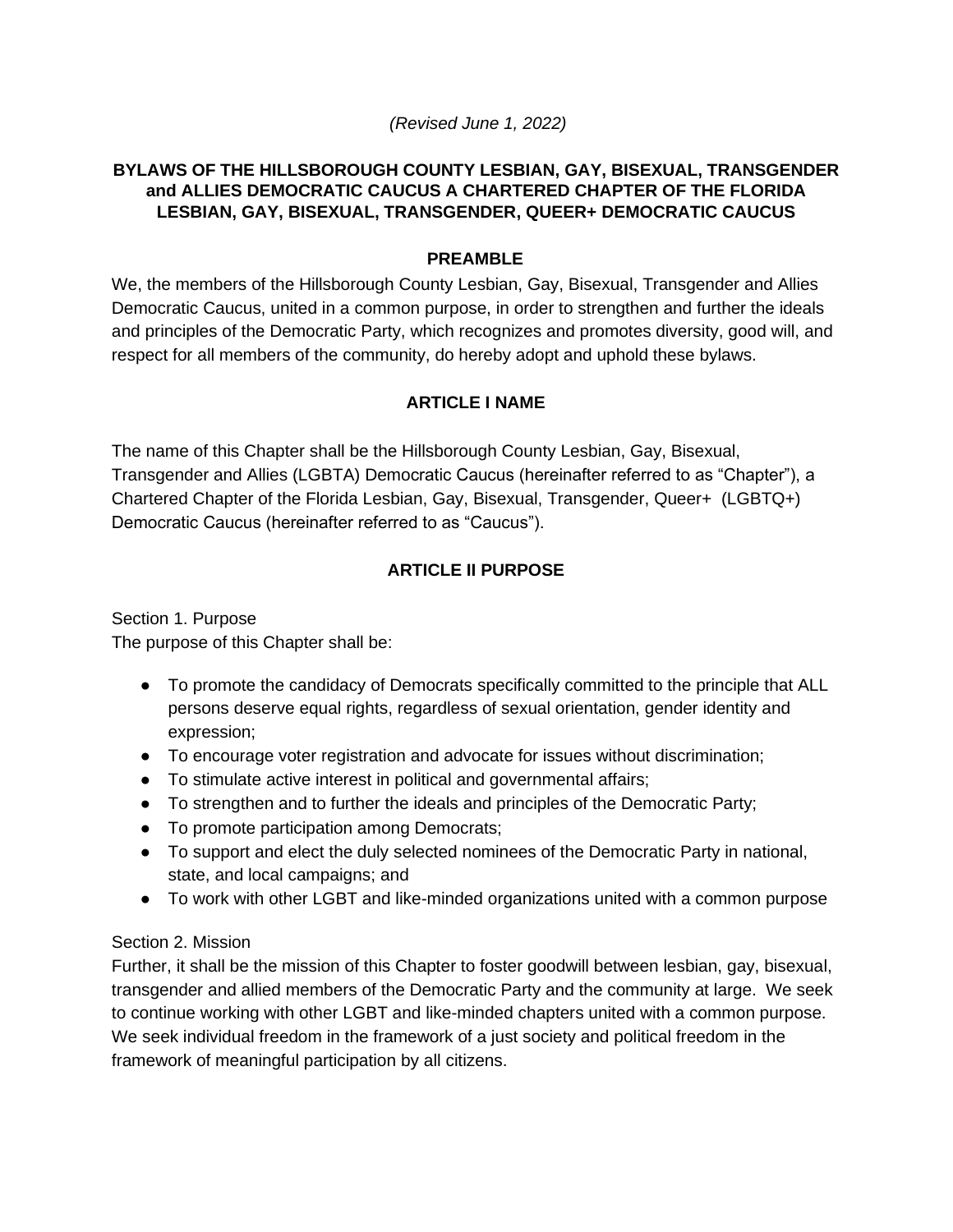#### Section 3. Endorsements

In all federal and statewide primaries, elections, or runoffs, the Chapter shall be bound by the Caucus' endorsement or non-endorsement action. In state and local races within the Chapter's geographic area, the Chapter reserves the right to endorse candidates in primaries, elections or runoffs once the qualifying period has ended. The Political Action/Campaign Committee shall develop and maintain an endorsement procedure for candidate endorsements. The procedure shall be reviewed and approved by the Steering Committee and Membership as needed. Those who have been members at least forty-five (45) days are eligible to vote on endorsements. At no time will this Chapter support any non-Democrat against a Democrat in any election, including judicial and non-partisan elections.

### **ARTICLE III MEMBERSHIP**

### Section 1. Chapter Membership

Democrats registered to vote in the state of Florida interested in the objectives of this Chapter shall be eligible for regular membership. No other residency restrictions may be placed upon membership or the privileges of membership in this Chapter. In accordance with Article VI of the Florida Democratic Party Bylaws, with the exception of the organizational meeting of this Chapter, those members permitted to vote in any Chapter election for officers must have been a member of the Chapter at least forty-five (45) days prior to the date of such election.

#### Section 2. Associate Membership

Associate members may not vote but may speak at meetings and assist on committees. Elected officials and candidates in the current election cycle are automatically Associate members.

## Section 3. Dues

The Steering Committee shall determine the annual dues of each category of membership or affiliation. Dues paid during the final quarter of the calendar year will carry membership privileges through the end of the following year. Members who do not renew by the last day of February will be considered in arrears and will lose voting privileges until dues are paid. The Membership Committee will notify those in arrears before membership expires. Renewal after the last day of March will result in the 45 day requirement to vote for Officers and in Endorsements to restart.

Payment of dues shall entitle anyone who subscribes to the purpose and mission of the Chapter to membership as either a Regular Member or Associate.

#### Section 4. Resignation from Membership

Members desiring to resign from the Chapter shall submit their resignation in writing to the Secretary and President.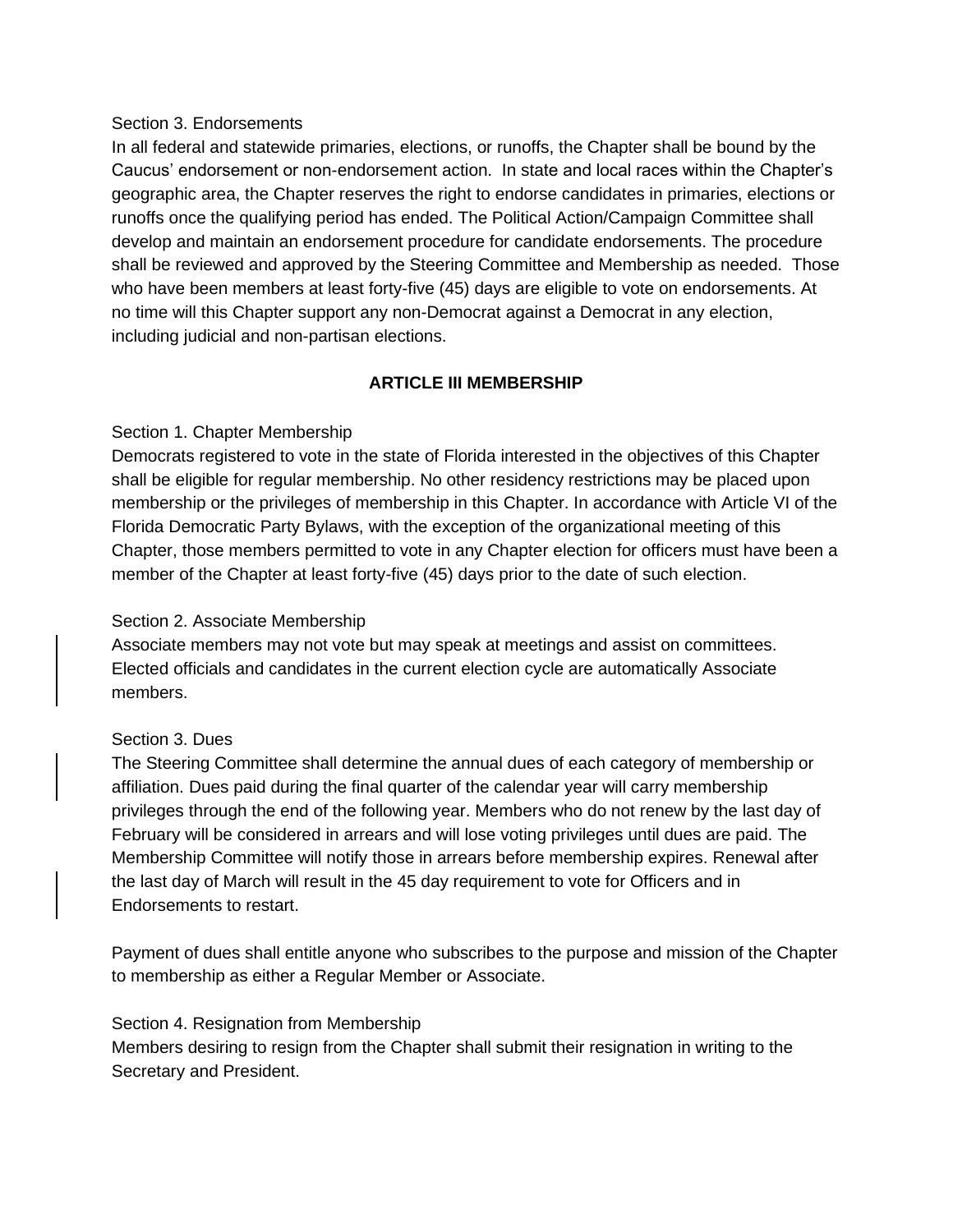### **ARTICLE IV RECERTIFICATION**

### Section 1. Charter Recertification

In April of the year during which the Florida Democratic Party re-certifies caucuses the Chapter shall apply to the Membership and Chartering Committee of the Caucus for charter recertification. Failure to do so shall result in the forfeiture of all rights and privileges of the use of the word Democrat, Democratic, or derivative thereof.

### **ARTICLE V OFFICERS**

#### Section 1.

The elected officers of this Chapter shall be President, Vice President, Secretary and Treasurer. The President may appoint an Historian, a Parliamentarian, and a Sergeant-at-Arms as exofficio, non-voting officers. All Steering Committee members are required to be current duespaying Chapter members. All officers shall perform the duties prescribed in Robert's Rules of Order Newly Revised, the parliamentary authority for the Chapter, as modified and amplified by these Bylaws. Officers shall be required to execute the loyalty oath form included in the Bylaws of the Florida Democratic Party.

#### Section 2.

All terms of office shall be for two years. Officers shall be eligible for no more than four consecutive terms in the same office.

Section 3. No member shall hold more than one elected office at a time.

## Section 4.

Chapter elections will be held during the first quarter of the year in which the Florida Democratic Party re-certifies caucuses, or on a date determined by the officers. A 14-day notice will be given before the election.

#### Section 5.

The Nominating Committee shall consist of three (3) members appointed by the President, and the Committee will establish the election guidelines. Prior to the election, the Nominating Committee shall prepare one ballot for each office, with the names of the duly qualified candidates. Each ballot will be printed with the name of the Chapter on the top, followed by the position to be voted upon, with the candidates' names printed on the ballot. There will be a blank line or lines provided for each office, for additional nominations from the floor. The Nominating Committee shall preside over and conduct the election process, including verifying all voting members are eligible per Article III Section 1.

Section 6. Election Process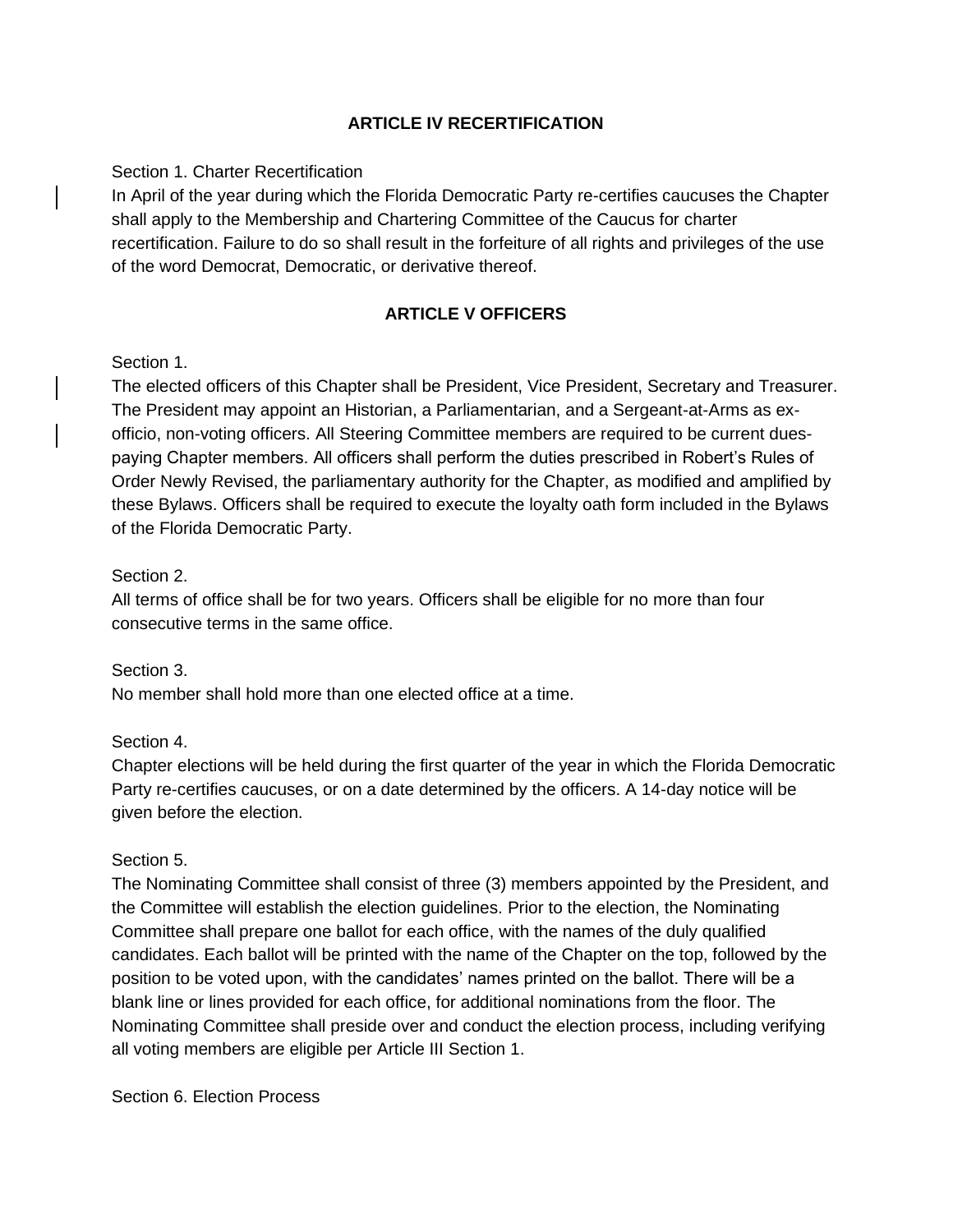Election shall be by secret ballot. Elections may be by acclamation, if only one nominee is presented. All ballots shall be kept by the Secretary of the Chapter for a period of thirty days following the date of the election and shall be available for review by any member. After this, the ballots shall be retained for a period of three years, after which time they may be destroyed.

## **ARTICLE VI DUTIES OF OFFICERS**

### Section 1.

The President shall preside at all meetings of the Chapter; shall be an ex-officio member of all committees except the Nominating Committee; shall appoint all the Standing and Special Committees and their chairs; shall represent the Chapter at county, district and state functions or appoint a representative; shall give guidance to the chair of each committee; and shall perform all duties pertaining to the office of the President. The President and Treasurer will sign Caucus checks for payments.

## Section 2.

The Vice President shall render all possible assistance to the President in matters pertaining to the Chapter and shall assume the office in the absence of, or inability of, the President to serve. In such instance, the Vice President will sign Caucus checks for the President.

### Section 3.

The Secretary shall keep an accurate record of all meetings of the Chapter and Steering Committee; shall maintain a current list of members with addresses, phone numbers, email addresses and precinct numbers; and shall have a copy of the Chapter Bylaws with any amendments properly recorded.

## Section 4.

The Treasurer shall receive all monies of the Chapter; shall keep an accurate record of receipts and expenditures; shall present a statement of all income and all expenditures at each meeting occurring since the previous meeting of the Chapter, and at other times when requested by the Steering Committee; and shall pay out funds only as authorized by the Steering Committee. Books of the Treasurer shall be audited by the Finance Committee at the end of each calendar year. Checks shall be signed jointly by the Treasurer and the President. The Chapter may use online banking with an established protocol to safeguard Chapter assets per the Financial Policy approved by the Steering Committee.

## Section 5.

Officers are required to attend Steering Committee meetings and general membership meetings. Unexcused absences may result in removal from officer per Article IX, Section 3 of these Bylaws.

#### Section 6.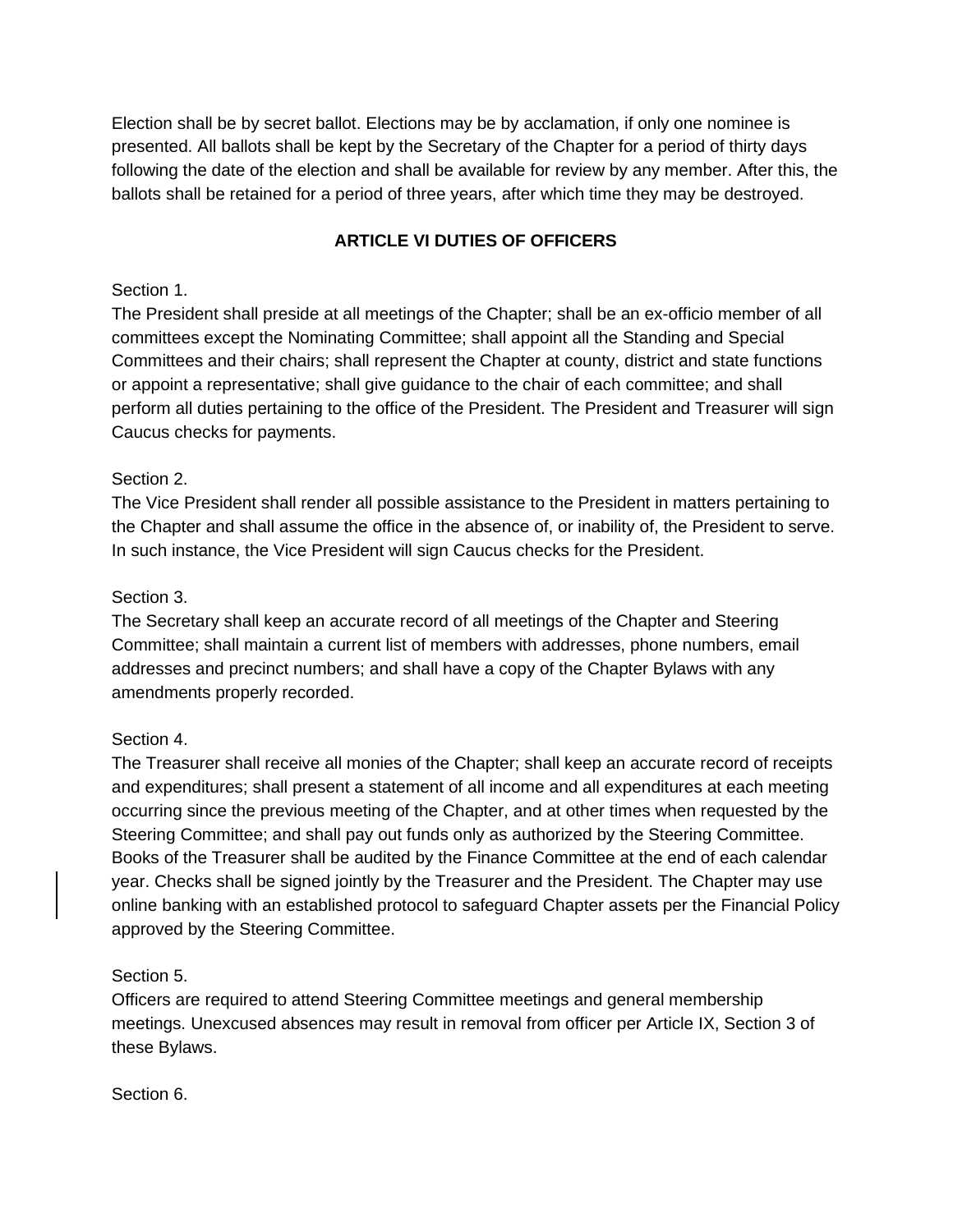The creation of additional officers shall be undertaken in the Bylaws at the time when they are adopted or amended.

## **ARTICLE VII STEERING COMMITTEE**

Section 1.

The Steering Committee shall consist of the elected officers and all chairs of the standing committees.

## Section 2.

The duties of the Steering Committee shall be to plan each month's general membership meeting so as to be organized, to transact business of the Chapter in regular or special meetings, and to make recommendations to the Chapter.

## Section 3.

Meetings of the Steering Committee shall be held no more than ten (10) days prior to the regular membership meeting of the Chapter, or at the request of the President, or at the request of three members of the Steering Committee, at least one of whom must be an elected officer.

## Section 4.

Thirty percent (30%), with a minimum of two officers at least one of whom must be an elected officer, and three people total shall constitute a quorum of the Steering Committee. Steering Committee meetings may be held via conference call.

Section 5.

The President shall not vote except in the case of a tie.

# **ARTICLE VIII GENERAL MEMBERSHIP MEETINGS**

Section 1.

Regular meetings of the Chapter shall be held monthly, on the 2nd Wednesday of the month unless otherwise ordered by the Steering Committee.

Section 2.

Special general membership meetings may be called by the President or a majority of the Steering Committee, with one week's notice to the members. The purpose of the meeting shall be stated in the notice.

Section 3.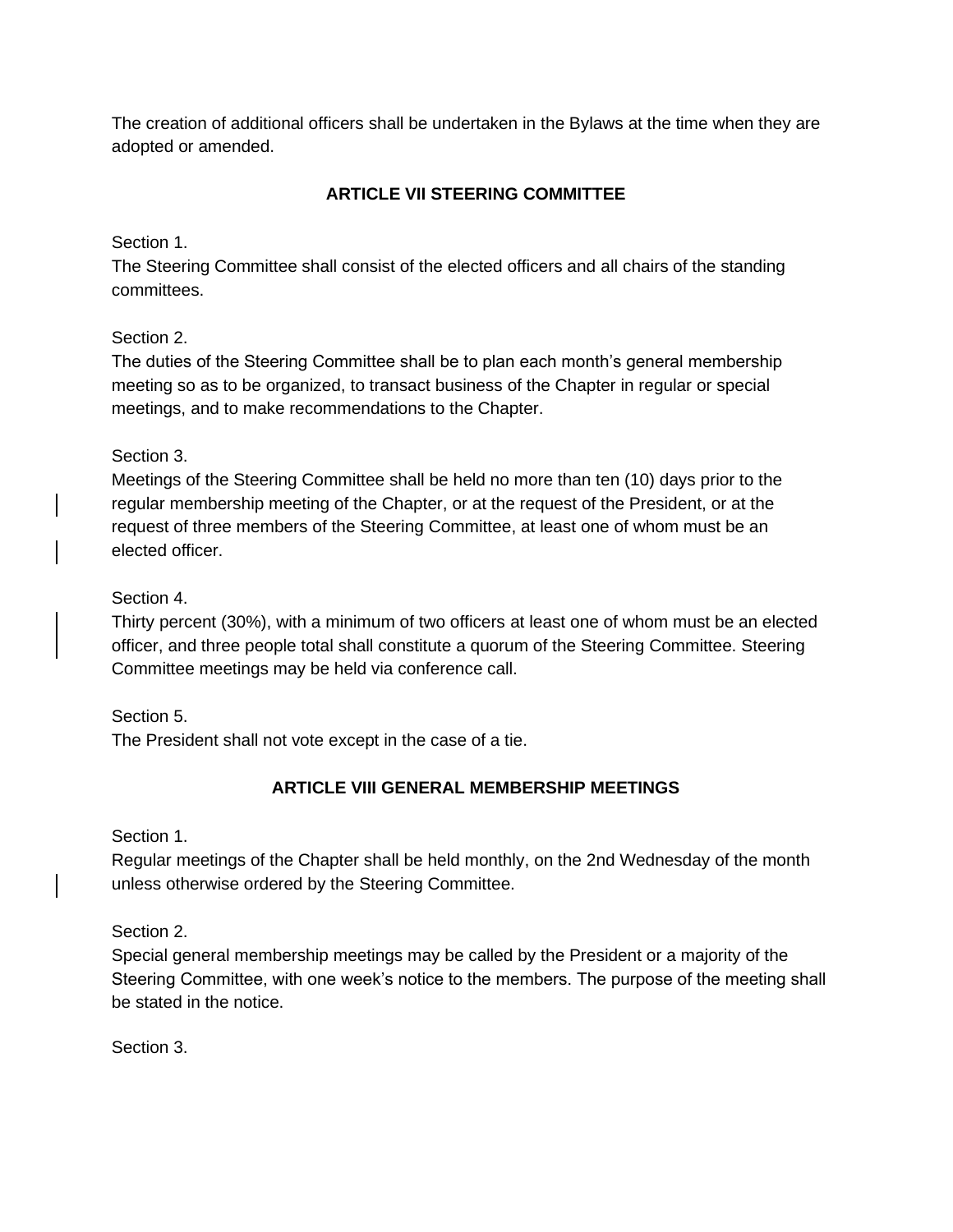Twenty percent (20%) of the total membership shall constitute a quorum for the transaction of business at any regular or special meeting. A majority vote of those members in attendance is necessary to carry motions.

#### Section 4.

All meetings shall be in a facility accessible to the physically disabled. This requirement will be considered met by video conference.

#### **ARTICLE IX VACANCIES AND REMOVAL**

#### Section 1. Vacancy of President

If a vacancy occurs in the office of President, the Vice President shall become President.

#### Section 2. Other Elected Officer Vacancies

Other vacancies shall be filled, on an interim basis, by appointment of the President, until an election can be scheduled. A 14-day notice will be given before that regular meeting, at which time the position will be filled for the remainder of the term by nominations from the floor. Election shall be by secret ballot. Elections may be by acclamation, if only one nominee is presented for the vacancy. All ballots shall be kept by the Secretary of the Chapter for a period of thirty days following the date of the election and shall be available for review by any member. After this, the ballots shall be retained for a period of three years, after which time they may be destroyed.

#### Section 3. Removal

Any officer may be removed upon a two-thirds vote of the members at any regular or special general membership meeting after at least ten days' notice to the membership that a motion for the purpose of removal of such officer will be considered at such regular or special meeting. The removal may be for cause, including, but not limited to, malfeasance, misfeasance, neglect of duty, abandonment of office, incompetence, permanent inability to perform official duties, and conviction of a felony. Any absence from four Steering Committee meetings within a calendar year may constitute neglect of duty. Unexcused absences from two consecutive regular Steering Committee meetings shall constitute abandonment of office.

#### **ARTICLE X COMMITTEES**

#### Section 1.

The standing committees shall be Finance, Bylaws, Political Action/Campaign, Membership, Communications and Legislative. Ad Hoc committees will be appointed by the President as deemed necessary. Following the election of officers, standing committee chairs will be appointed by the President. All chairs, including ad hoc, must be dues-paying Members not in arrears to retain their positions as chairs of their respective committees.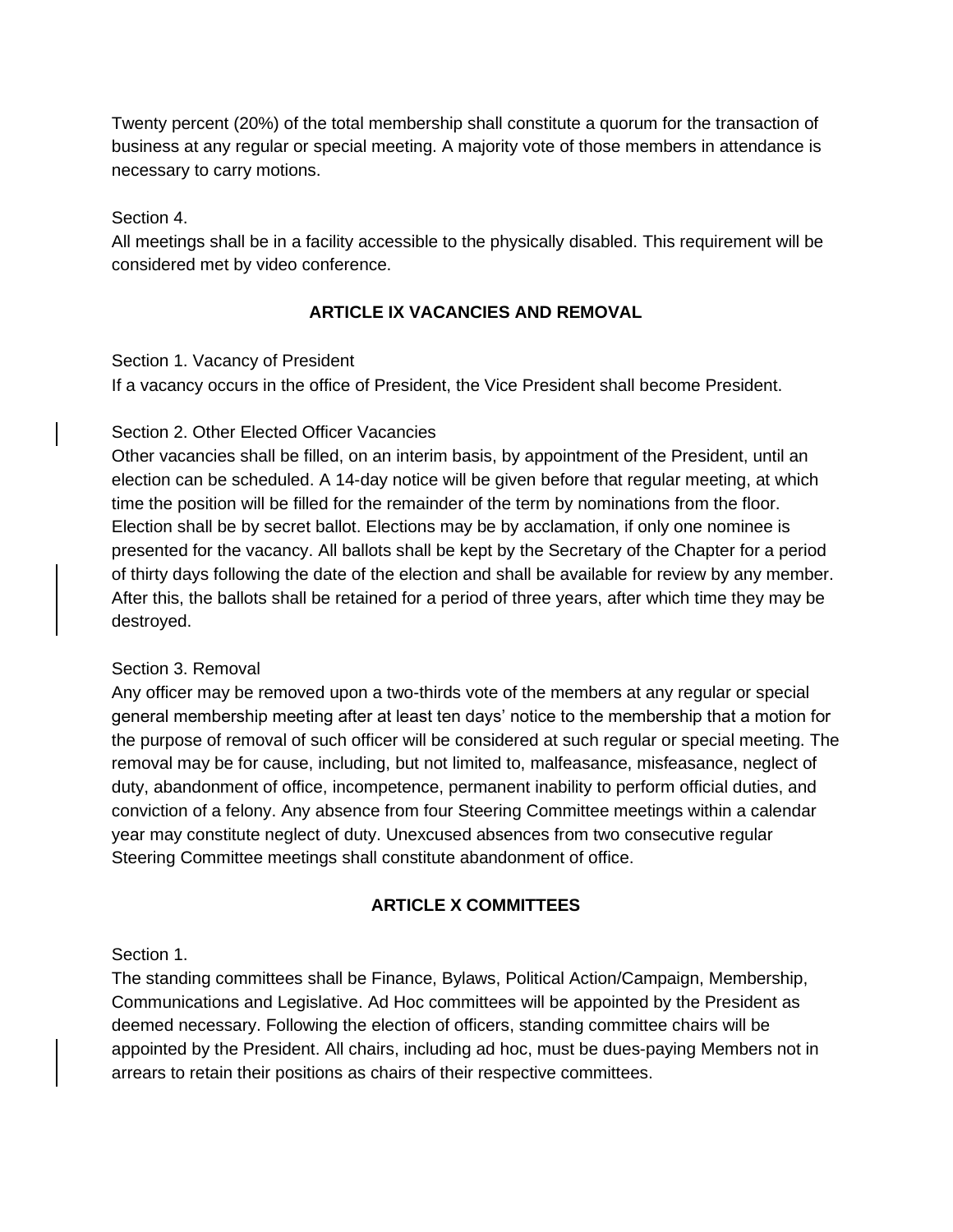## Section 2.

Committee Responsibilities

- 1. The Finance Committee will assist the Treasurer in preparing the annual budget and maintaining the financial records of the Chapter. This committee is also responsible for raising funds to support Chapter activities. This committee will review the financial records for accuracy and submit a report to the Steering Committee summarizing the results of the review.
- 2. The Bylaws Committee shall recommend such changes in the bylaws as appear necessary and feasible from time to time.
- 3. The Political Action/Campaign Committee shall review and recommend local candidates for endorsement per the Endorsement Policy and work toward the election of Democratic nominees who support the goals of this Chapter for the area covered by the Chapter, including county, state, and federal candidates.
- 4. The Membership Committee shall verify that all persons applying for membership are, in fact, registered Democrats and shall also organize and assist with membership campaigns.
- 5. The Communications Committee shall see that all activities, including meetings, are advertised through the media. It is also responsible for maintaining the Chapter online presence.
- 6. The Legislative Committee shall keep the Chapter updated on local and state legislation pertinent to the LGBTQ community. They will also review make recommendations on local referenda for endorsement.

## **ARTICLE XI ACCOUNTABILITY**

## Section 1.

Dissolution: In the event this Chapter wishes to dissolve, a resolution stating the date of dissolution and the reasons for same shall be adopted by a majority vote of the Chapter after being submitted in writing at the previous meeting. When the Chapter disbands for any reason, the Chapter's assets and funds, after all debts are satisfied, shall become the property of the Caucus.

Section 2.

Grievances: Chapter disputes and grievances shall be resolved with the Caucus.

## **ARTICLE XII PARLIAMENTARY AUTHORITY**

The rules contained in the current edition of *Robert's Rules of Order Newly Revised* shall

govern the Chapter in all cases to which they are applicable and in which they are not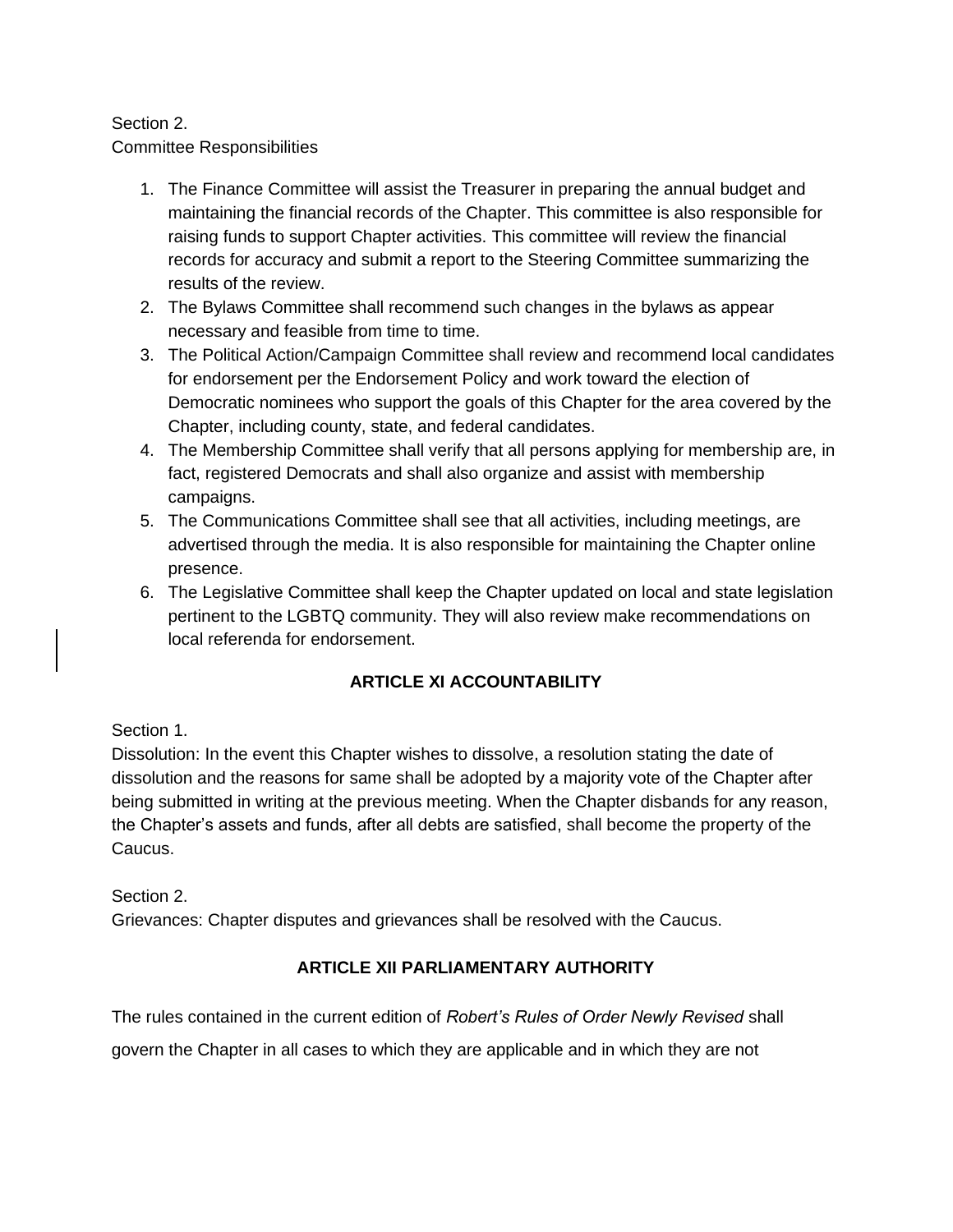inconsistent with these Bylaws, any special rules of order the Chapter may adopt, the rules of the Caucus, Florida Democratic Party and Democratic National Committee.

## **ARTICLE XIII AMENDMENT OF BYLAWS**

The Bylaws may be amended by a majority vote at a regular meeting pursuant to notification in writing one week prior to the meeting. Bylaws and any changes or amendments are subject to approval of the Florida Democratic Party Committee on Clubs, Organizations, and Caucuses together with copies of the minutes of the meeting at which these amendments were adopted.

## **ARTICLE XIV ANTI-DISCRIMINATION PROVISIONS**

The Chapter hereby adopts and shall enforce the following anti-discrimination provisions:

Section 1. No Democratic Loyalty Oath shall be used which has the effect of requiring members of the Democratic Party to condone or support discrimination on the grounds of race, color, creed, sex, age, religion, economic status, ethnic identity, national origin, disability, sexual orientation or gender identity and expression.

Section 2. The time and place for all public meetings of the Chapter shall be publicized fully in such a manner as to assure timely notice to all interested persons and shall be open to all members of the Democratic Party regardless of race, color, creed, sex, age, religion, economic status, ethnic identity, national origin, disability, sexual orientation or gender identity and expression.

Section 3. In order to fully and adequately inform prospective and current members of a full description of the legal, practical and pertinent procedures for selection of all Democratic Caucus Chapter representatives and officers, the Chapter should publicize fully, and in such a manner, as to assure notice to all interested Democrats in time to have adequate opportunity to participate.

#### \* \* \* \* \* \* \* \* \*

By a vote of 16 YEAS and 0 NAYS, on August 2, 2005, the Bylaws were approved by the Chapter.

Subsequent amendments include:

- 1. By a vote of 15 YEAS and 0 NAYS, the Bylaws of August 2, 2005 were amended by the Chapter on November 8, 2005,
- 2. By a vote of 18 YEAS and 0 NAYS, the Bylaws of November 8, 2005 were amended by the Chapter on April 11, 2007.